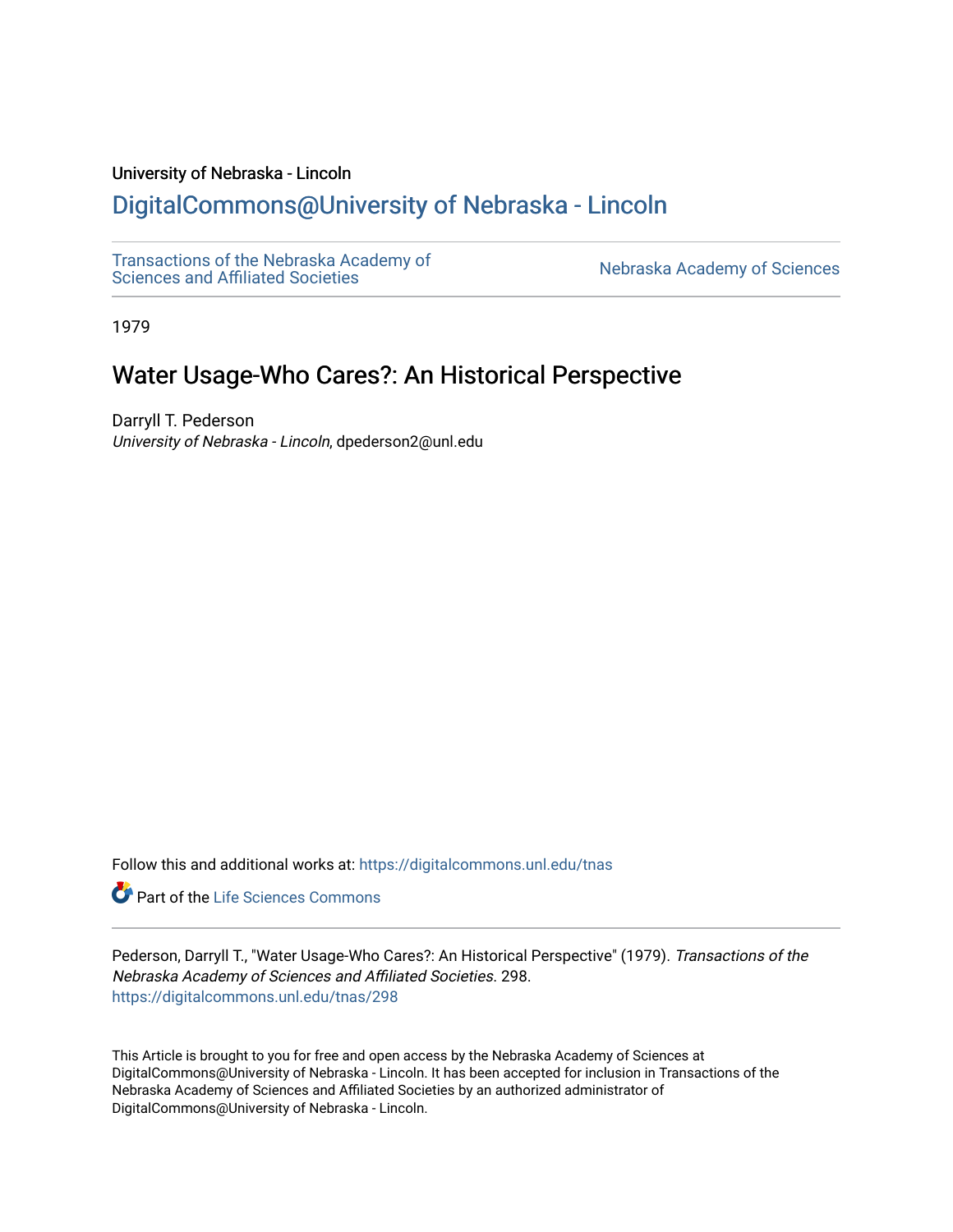## **WATER USAGE-WHO CARES?: AN HISTORICAL PERSPECTIVE**

### **DARRYLL T. PEDERSON**

Department of Geology, and Conservation and Survey Division University of Nebraska-Lincoln Lincoln, Nebraska 68588

Water has had and still has an important role in the history of civilization. Early man created a social order and formulated social values that led to development of irrigation systems in areas of sparse precipitation. Although early settlers in Nebraska also looked to the rivers for agricultural stability in times of drought, it was not until technology and a strong federal government came of age that the discharge of rivers was significantly affected by diversions for irrigation. Now, few rivers are unaffected by one or more storage, diversion, or return structures. Additional roles for surface water are now sought. Among these are minimum streamflow to support fisheries and riverine wildlife, assimilate pollution, provide recreation and aesthetic enjoyment, and recharge valley aquifers. Another role is the preservation of wild and scenic reaches for memorials to our heritage and for the joy of future generations. To the question "Water use-who cares?," one must answer "Everybody." Our task is to identify the social values of today for management of the resource.

#### t t t

Water, vital to our everyday survival, has also been a contributing force in the development of civilization. Historical records show that the first civilizations were also hydraulic civilizations. These civilizations formed to build the irrigation systems that were beyond the capabilities of tribes or individuals. Once the systems were built, laws were needed to establish rights, and kings were needed to enforce the laws.

It is no coincidence that the earliest civilizations developed in the Middle East. Here were natural limits to the growth of nomadic tribes. Here also, vividly portrayed around the oasis, was the role of water in plant growth. It was a logical step for thinking man to divert water from the rivers to promote plant growth in fertile but otherwise dry soil. His future existence in this area was thus assured.

To preserve social order and to represent social values in the use of these irrigation systems, early man needed a new form of organization. The emergence of kings and pharaohs met the need for social order in large populations. The seeds of the appropriative rights and priority-of-use doctrines were germinated at this time to represent social values.

Continued growth of population with the new social order eventually exceeded the capacity of the water resources of the area. Migration into uncivilized parts of the world started. These emigrants, in contrast to wandering nomadic tribes, carried the seed of civilization. Wherever coupled with bountiful resources, this seed spurred the growth of new civilizations. Government had arrived.

One may wonder what this discussion has to do with water usage in Nebraska. I will draw on this important historical perspective for the insights it can provide to the question, "Water Usage in Nebraska: Who Cares?"

Early settlers recognized the nature of Nebraska's water resources. The rivers were the lifeline for survival. Few risked venturing into upland areas where dependable water supplies were not readily available. Nebraska's history is filled with accounts of the variability and unpredictability of precipitation. Following in the footsteps of their ancient ancestors, Nebraskans looked to the rivers for relief.

The early surface-water developments had only a small impact on the rivers. The technology and resources did not exist to alter stream flows significantly. Because water supplies were obtained locally the development of diversion structures in the West was of no consequence to the cities of the East. The frontier attitude of rugged individualism prevailed. There was no need or desire for governmental involvement. The limits of the resource had not been reached. Still, the settlers recognized the nature of the resource, as indicated by this story:

Crossing a sandbar was a moment of great tension for both passengers and crew. The drama of the situation is illustrated by a story told of a captain whose vessel was at the critical point, halfway over a bar, with engines straining to the breaking point, when a woodchopper came down the bank and scooped up a bucketful of the